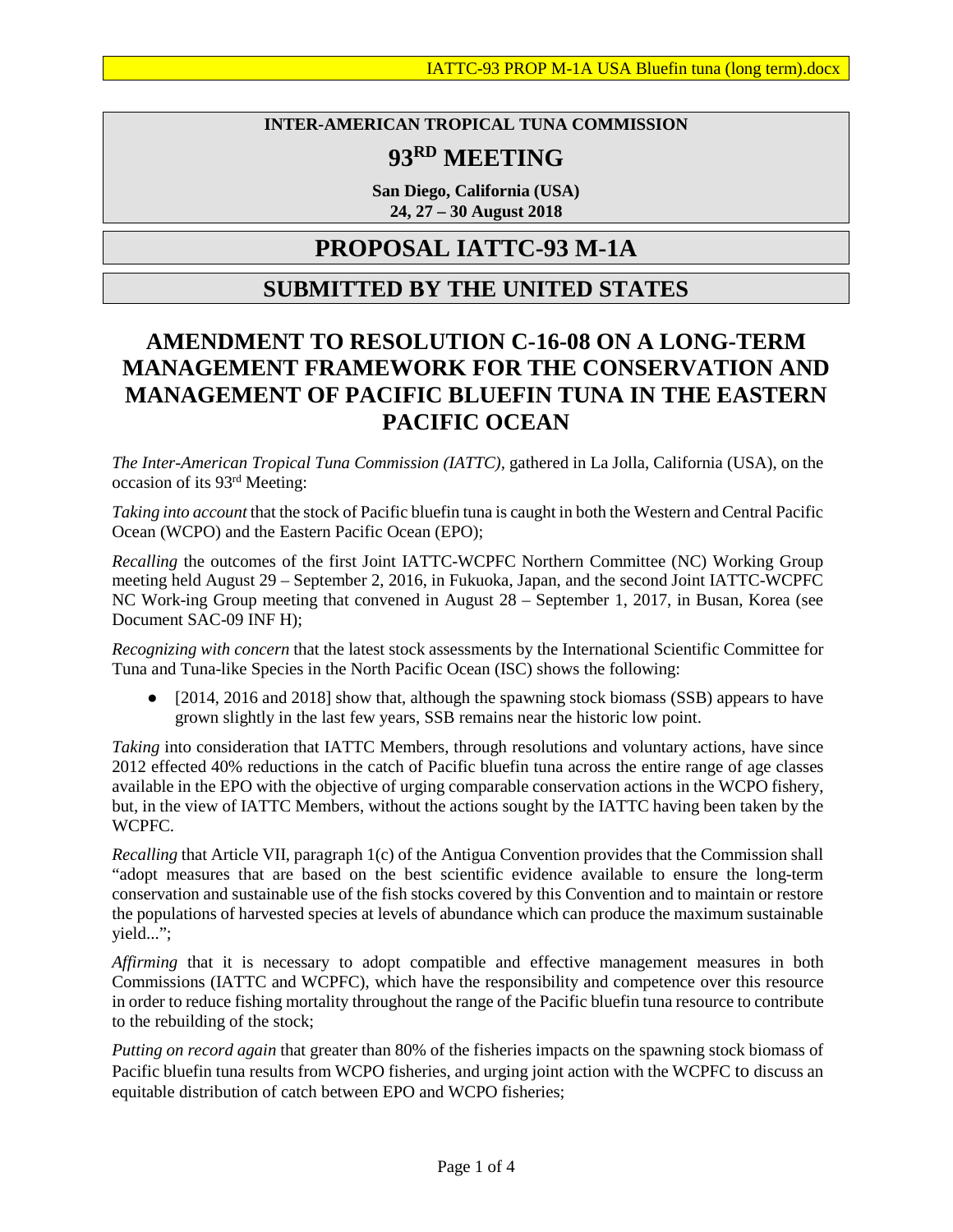*Noting* a request by IATTC Members, consistent with IATTC-90-04d, *Recommendations by the Staff for Conservation Measures in the Eastern Pacific Ocean, 2016*, requiring greater reductions in juvenile catches in the western Pacific by WCPO fisheries and additional measures to reduce the catch of adults to in order to reduce the immediate risk of low spawner abundance on recruitment;

*Noting also* that other IATTC Members did not support the above request, while still believing that further reduction of catch should be implemented by both Commissions;

*Highlighting concerns* that measures adopted in the EPO alone will not fulfill the objective of this resolution if effective and substantial measures are not taken for all fisheries involved by both Commissions;

*Recognizing* the need for a basin-wide rebuilding plan for Pacific bluefin tuna and a precautionary longterm management framework for the stock and associated fisheries;

*Urging* all IATTC Members and Cooperating non-Members (CPCs) involved in this fishery to participate in a fair and equitable manner, and without exceptions, in the discussion and adoption of a harvest strategy applicable to the stock throughout its entire range;

*Mindful* that these measures are intended as an interim step towards assuring sustainability of the Pacific bluefin tuna resource, consistent with the precautionary approach, and that future conservation measures should be based not only on these interim measures, but also on the development of future scientific information and advice of the ISC and, the IATTC scientific staff, and the Scientific Advisory Committee, which may include outcomes of a management strategy evaluation (MSE);

*Recalling* that the IATTC Scientific Staff in 2014 recommended the adoption of BMSY and FMSY as interim target reference points for Pacific bluefin tuna (Document IATTC-87-03d);

*Noting* that the WCPFC has adopted a harvest strategy for Pacific bluefin tuna, including: (1) rebuilding targets as recommended by the Joint IATTC-NC Working Group in 2016 and 2017; (2) development of reference points=through the MSE process, which includes a workplan=to develop candidate reference points and harvest control rules; and (3) decision rules-during the initial and second rebuilding periods;

*Also noting* that the initial rebuilding target adopted by WCPFC, the historical median of SSB-calculated in the ISC's 2018 stock assessment, is equivalent to a depletion ratio of 6.7% , which is below the interimlimit reference point adopted for other tunas in the EPO and below the interim limit reference point for Pacific bluefin tuna recommended by the IATTC scientific staff; and,

*Further noting* that WCPFC also adopted the second rebuilding target, which is 20%SSBF=0, to be reached by 2034, or 10 years after reaching the initial rebuilding target, whichever is earlier, with at least 60% probability; and,

*Considering* the recommendations made by the Seventh Meeting of the Scientific Advisory Committee, which recommended strengthening scientific cooperation with the WCPFC and promotion of the adoption of harmonized conservation measures for bluefin and bigeye tunas in both organizations;

#### *Resolves as follows*:

Rebuilding targets

1. The Commission recognizes that the management objective of the IATTC is to maintain or restore fish stocks at levels capable of producing MSY, and shall implement a provisional rebuilding plan in part by adopting: (1) an initial (first) rebuilding target of  $SSB_{med,1952-2014}$  (the median point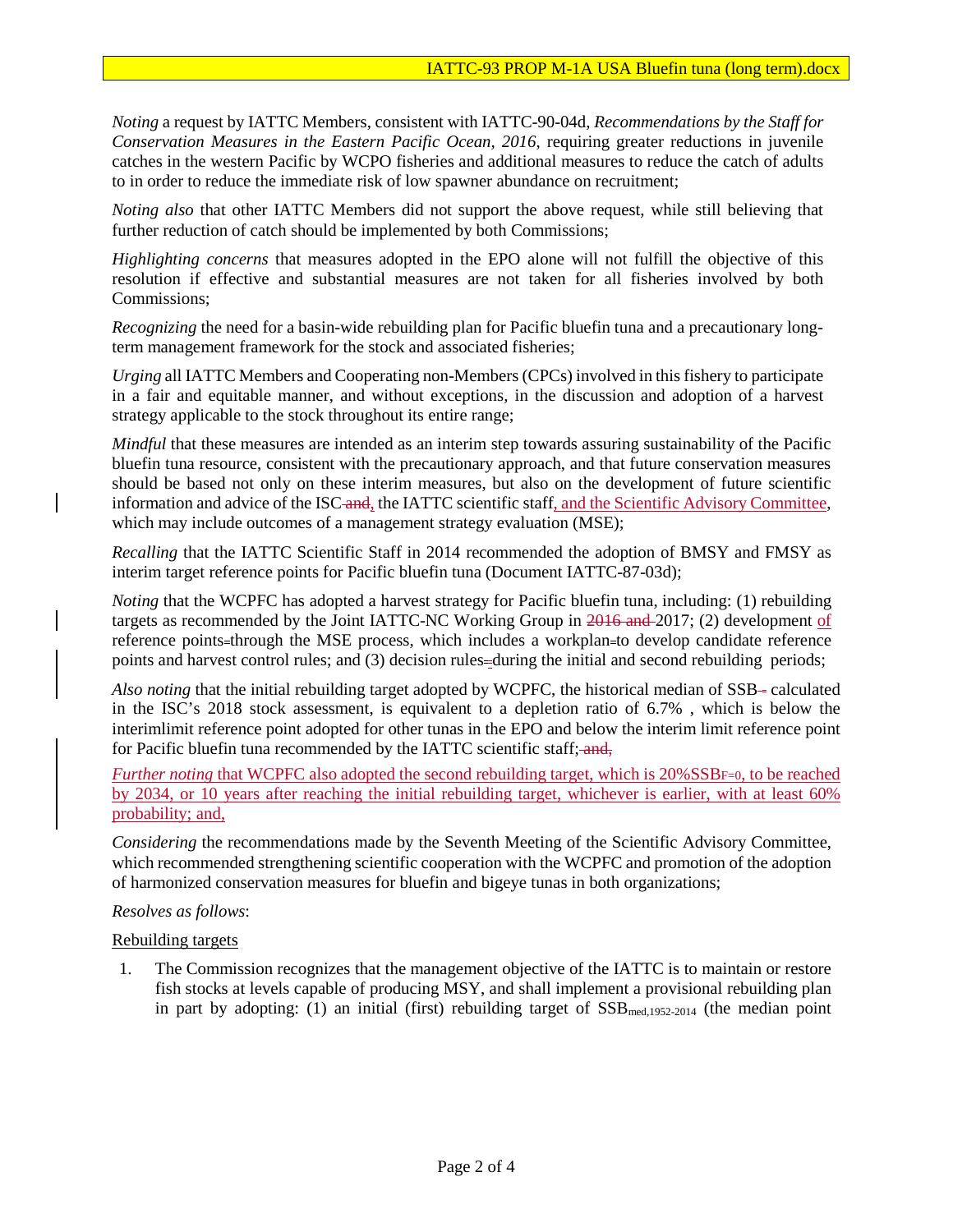estimate for [1](#page-2-0)952-2014) to be achieved by 2024 with at least  $60\%$  probability;<sup> $\pm$ </sup> and (2) a second rebuilding target of  $20\% SSB_{F=0}^2$  $20\% SSB_{F=0}^2$  to be achieved within 10 years of reaching the initial rebuilding target or by 20[3](#page-2-2)4, whichever is earlier, with at least 60% probability.<sup>3</sup>

- 2. The Commission shall do so by adopting catch limits and other necessary management measures that, based on information provided by the IATTC Scientific Staff, the SAC recommendations and the ISC, are expected to achieve the rebuilding target, while also recognizing the need for compatible and comparable measures and goals in both the IATTC and WCPFC. If the SSB projection performed by the ISC indicates that the probability of achieving the historical median by 2024 is less than 60% probability, management measures shall be modified to increase it to at least 60.%. If the SSB projection performed by the ISC indicates that the probability of achieving the initial (first) rebuilding target is at least 75%, catch limits may be increased provided the probability is maintained at 70% or larger, and the probability of reaching the second rebuilding target by the agreed deadline remains at least  $60\%$ .<sup>4</sup>
- 3. Over-harvest of catch limits  $\frac{b}{4}$  CPC established in Resolutions on conservation and management of Pacific Bluefin tuna shall be deducted from that CPC's the applicable catch limitlimits for the following year. In years when a resolution establishing catch limits expires, the over-harvest shall be deducted from catch limits—which may be established in another the next resolution—in the following year.
- 4. Up to 60% of anAn under-harvest of catch limits by a CPC established in a single year Resolutions on conservation and management of Pacific Bluefin tuna may be added to that CPC'sthe applicable catch limit in the following year and shall not exceed 5% of the initial catch limit.
- 5. Implementation and progress of this plan shall be reviewed based, in part, on updates of stock assessments and SSB projections to be conducted by ISC and IATTC Scientific Staff advice; management measures shall be modified, if necessary, based on the review.
- 6. No later than the IATTC meeting in 20192020, taking into account the outcomes of the Joint IATTC-WCPFC NC Working Group, the Commission shall consider and develop candidate reference points and harvest control rules. These candidate reference points and harvest control rules will be forwarded to the Joint IATTC-WCPFC NC Working Group and ISC for consideration and potential inclusion in a management strategy evaluation to be completed by the ISC.

<span id="page-2-0"></span><sup>&</sup>lt;sup>1</sup> During the initial rebuilding period, low recruitment scenario (resampling from the relatively low recruitment period (1980-1989)) or the recent recruitment scenario (resampling from the last 10 years), whichever is lower, should be used for the ISC's SSB projections until 2024 or until the SSB reaches the initial rebuilding target, whichever is earlier.

<span id="page-2-1"></span><sup>&</sup>lt;sup>2</sup> 20% of the expected spawning stock biomass under average recruitment conditions without fishing. If  $20\%SSB_{F=0}$ is considered inappropriate as the second rebuilding target, taking into account consideration from WCPFC, scientific advice from ISC, IATTC SAC or WCPFC SC, and the IATTC Scientific Staff, and socioeconomic factors, another objective may be established.

<span id="page-2-2"></span> $3$  However, if: (1) the SSB reaches the initial rebuilding target earlier than 2024; (2) ISC recommends a recruitment scenario lower than the average recruitment scenario; and (3) the SSB projections indicate that the second rebuilding target will not be achieved on this schedule, the deadline for rebuilding may be extended to 2034 at the latest.

<span id="page-2-3"></span><sup>4</sup> Recruitment scenario used in Spawning Stock Biomass (SSB) projection: (i) The low recruitment scenario (resampling from the relatively low recruitment period (1980-1989)) or the recent recruitment scenario (resampling from the last 10 years), whichever is lower, should be used for the ISC's SSB projections until 2024 or the SSB reaches the historical median (the median point estimate for 1952-2014 as specified by ISC), whichever is earlier. (ii) The recruitment scenario to be used for the SSB projections after 2024 or the SSB has reached the historical median should be tentatively the average recruitment scenario (resampling from the entire recruitment period). (iii) ISC will be requested to periodically evaluate whether the scenarios in paragraph (1) and (2) are reasonable given current conditions and make recommendation on whether a different scenario should be used. If ISC recommends a different scenario, this should be considered.